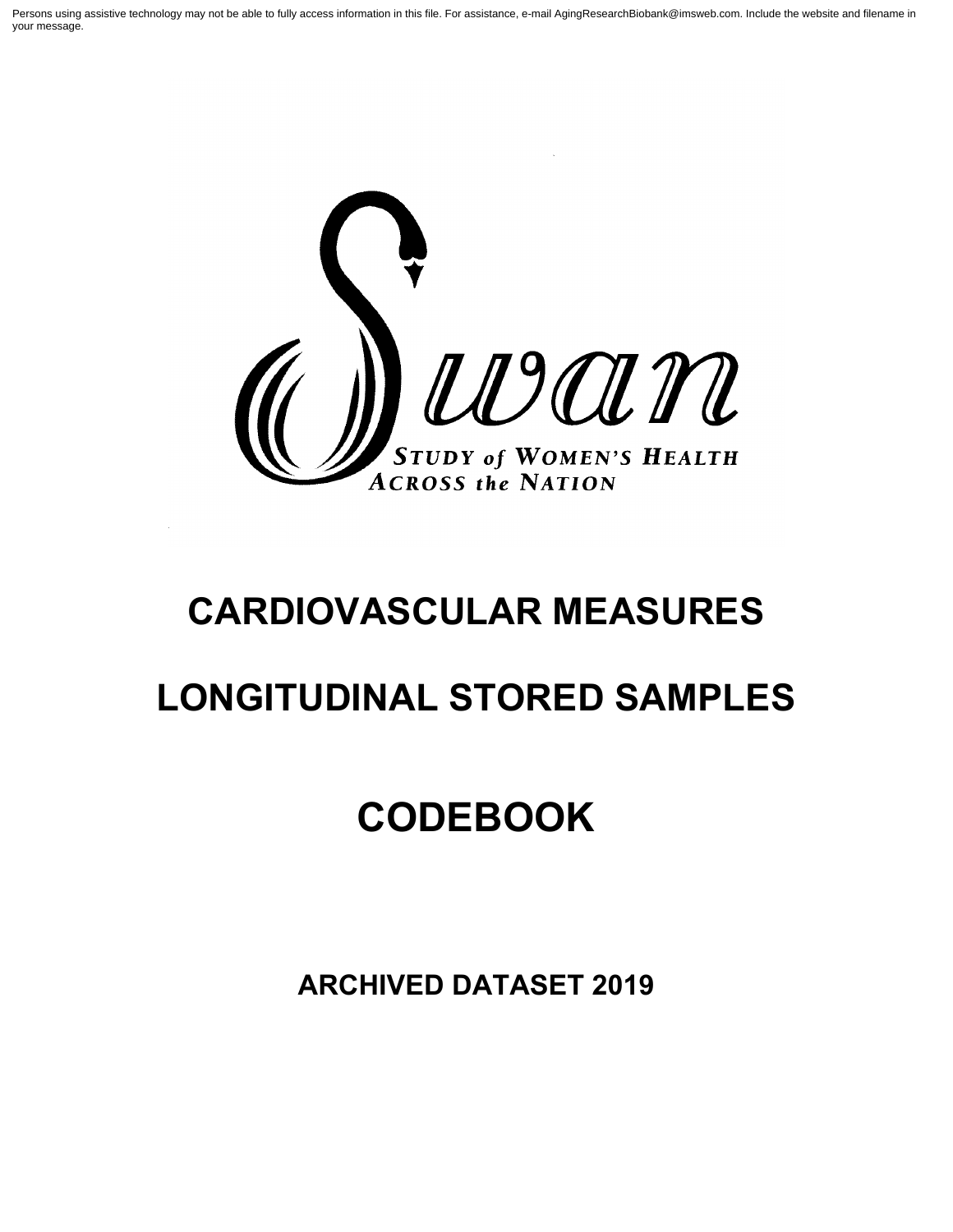### **PAGE INTENTIONALLY BLANK**